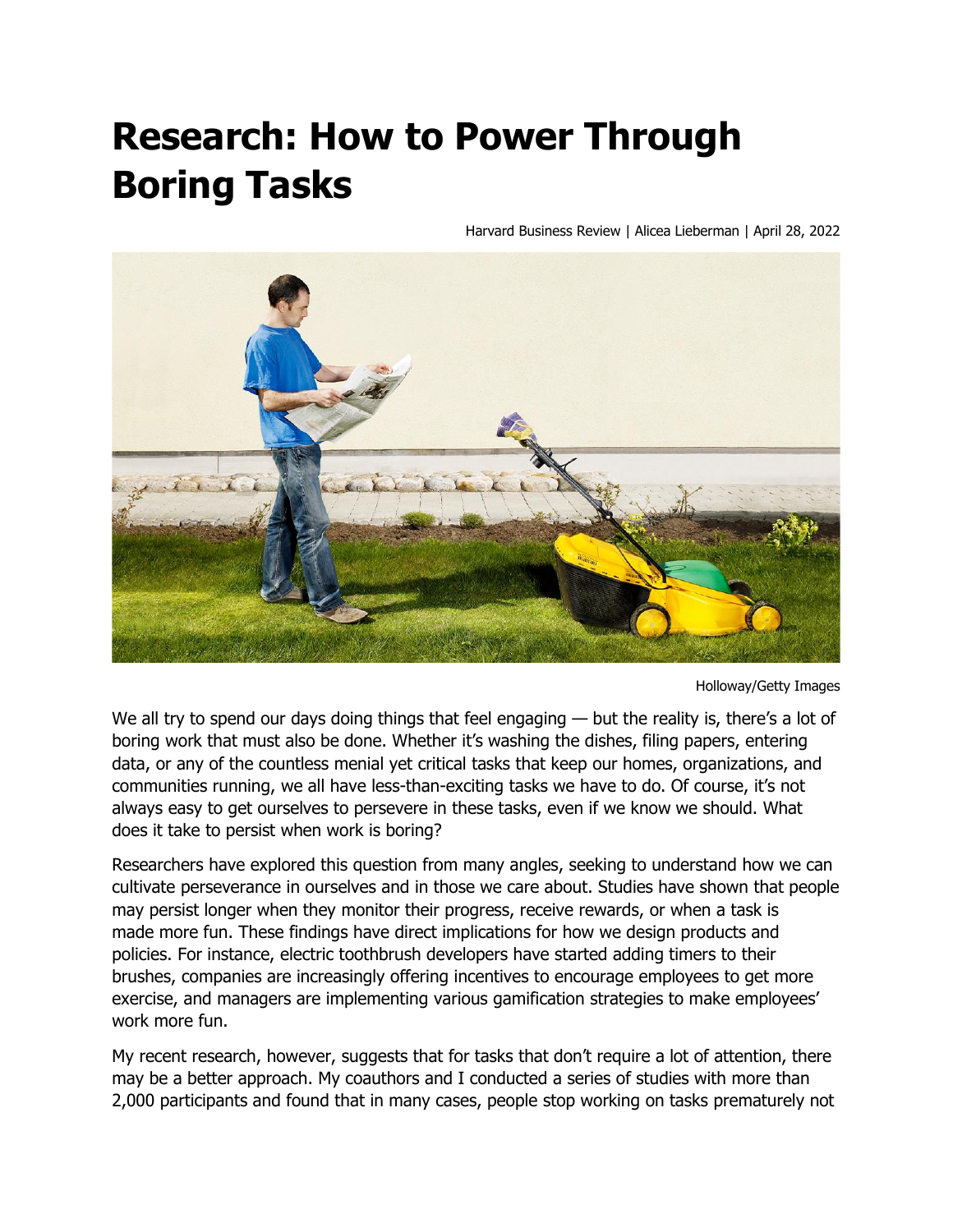because they aren't motivated enough, but because the tasks inherently do not demand enough attention. Oftentimes, strategies designed to increase persistence will involve changing something about the work itself — but you can only make washing the dishes so exciting or intellectually stimulating. Rather than endlessly attempting to make boring tasks less boring, it can sometimes be more effective instead to pair these activities with other tasks that demand more attention. We call this concept tangential immersion.

Why does this work? Fundamentally, the mind seeks to be engaged.

We experience boredom when doing tasks that require less attention than we have available, and this leads us to quit those tasks prematurely. But if there is a second activity in which we can immerse ourselves concurrently with the low-attention task, it can occupy that excess attention, reducing boredom and thus increasing persistence.

## Tangential Immersion Decreases Boredom and Increases Persistence

We first documented this effect through a simple experiment designed to measure the impact of tangential immersion on how long participants brush their teeth. We informed participants that the longer they brushed, the cleaner their teeth would be, and then instructed them to brush for as long as they wanted. While they brushed, one group was shown a video clip of beautiful nature scenes accompanied by music and nature sounds, while the other group watched a much more immersive documentary video clip about bears and wolves. This small intervention made a big difference: On average, those who watched the more immersive video brushed their teeth 30% longer than those who watched the less immersive video.

Next, we were interested in comparing tangential immersion to some of the other common approaches to increasing persistence described above. In one study, we asked three groups of participants to do a simple physical exercise for as long as they could while concurrently doing a second activity: The control group looked at a dot moving across a screen, the second group looked at a pleasant underwater image and listened to piano music, and the third group read an immersive story. The participants who read an immersive story while doing the exercise persisted for 10% longer than those in the control group, whereas looking at a beautiful image accompanied by pleasant, but non-immersive music did not increase persistence (despite participants rating the experience as more enjoyable). In a supplemental study, we compared tangential immersion to progress monitoring by asking participants to do a simple typing task for as long as they could. Providing participants with a timer to track their progress increased persistence in the typing task — suggesting that monitoring your progress does indeed help but we found that listening to an immersive audiobook increased persistence even more.

Finally, two additional studies explored a key limitation of this approach: People can really only pay attention to so much at one time. Because of this, tangential immersion only increases persistence if the two tasks together occupy most of  $-$  but not more than  $-$  one's total attentional capacity. Listening to an immersive audiobook boosted persistence for the simple typing task we used in the previous experiment, but when we asked participants to do a similar yet slightly more complex typing task, tangential immersion had no effect. Similarly, participants doing a simple physical exercise persisted longer when reading an immersive story, but not when performing attention-demanding arithmetic.